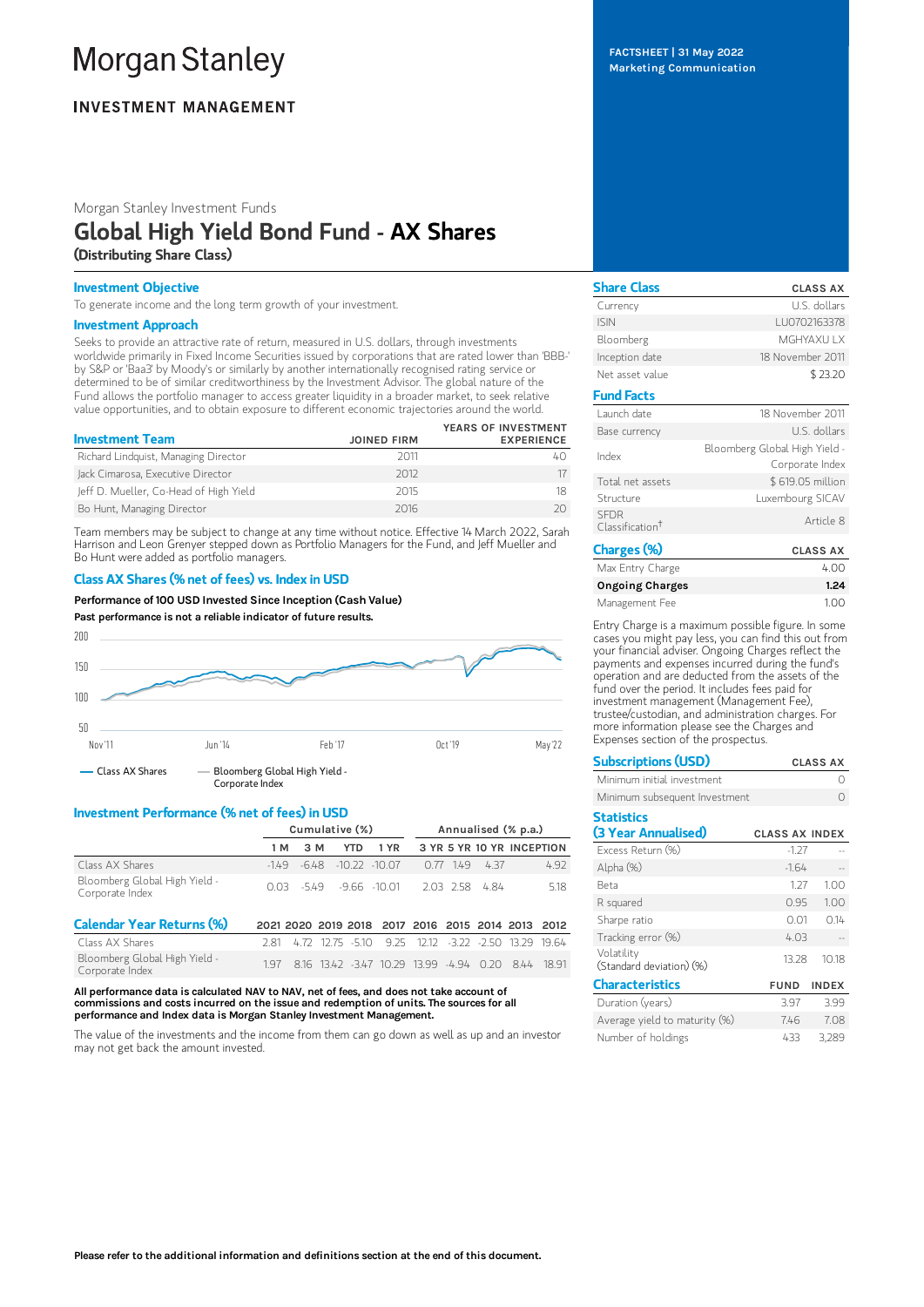US Dollar 77.20 Euro 20.43 ● British Pound 2.37

| Top Countries (% of Total Net Assets) <sup>1</sup> | <b>FUND</b>    |       |
|----------------------------------------------------|----------------|-------|
|                                                    | U.S.           | 72.27 |
|                                                    | Canada         | 3.75  |
|                                                    | United Kingdom | 3.63  |
|                                                    | France         | 3.51  |
|                                                    | Germany        | 2.45  |
|                                                    | Spain          | 1.84  |
|                                                    | Netherlands    | 1.52  |
|                                                    | Italy          | 1.09  |
|                                                    | Sweden         | 0.87  |
|                                                    | Other          | 5.94  |
|                                                    | Cash           | 3.14  |



#### Currency Allocation (% of Total Net Assets)<sup>1</sup> FUND



<sup>†</sup> This Fund is classified as an Article 8 product under the Sustainable Finance Disclosure Regulation. Article 8 products are those which promote environmental or social characteristics and which integrate sustainability into the investment process in a binding manner. Before making any decision to invest in the fund mentioned herein, please refer to all the characteristics and objectives of the Fund noted in the current Prospectus and KIID at morganstanleyinvestmentfunds.com.

<sup>1</sup>May not sum to 100% due to the exclusion of other assets and liabilities. <sup>2</sup> For additional information regarding sector classification/definitions please visit www.msci.com/gics and the glossary at www.morganstanley.com/im. <sup>3</sup> Quality distribution data for securities is sourced from Fitch, Moody's and S&P. Where the credit ratings for individual securities differ between the three ratings agencies, the 'highest' rating is applied. The rating of credit default swaps is based on the 'highest' rating of the underlying reference bond. 'Cash' includes investments in short term instruments, including investments in Morgan Stanley liquidity funds.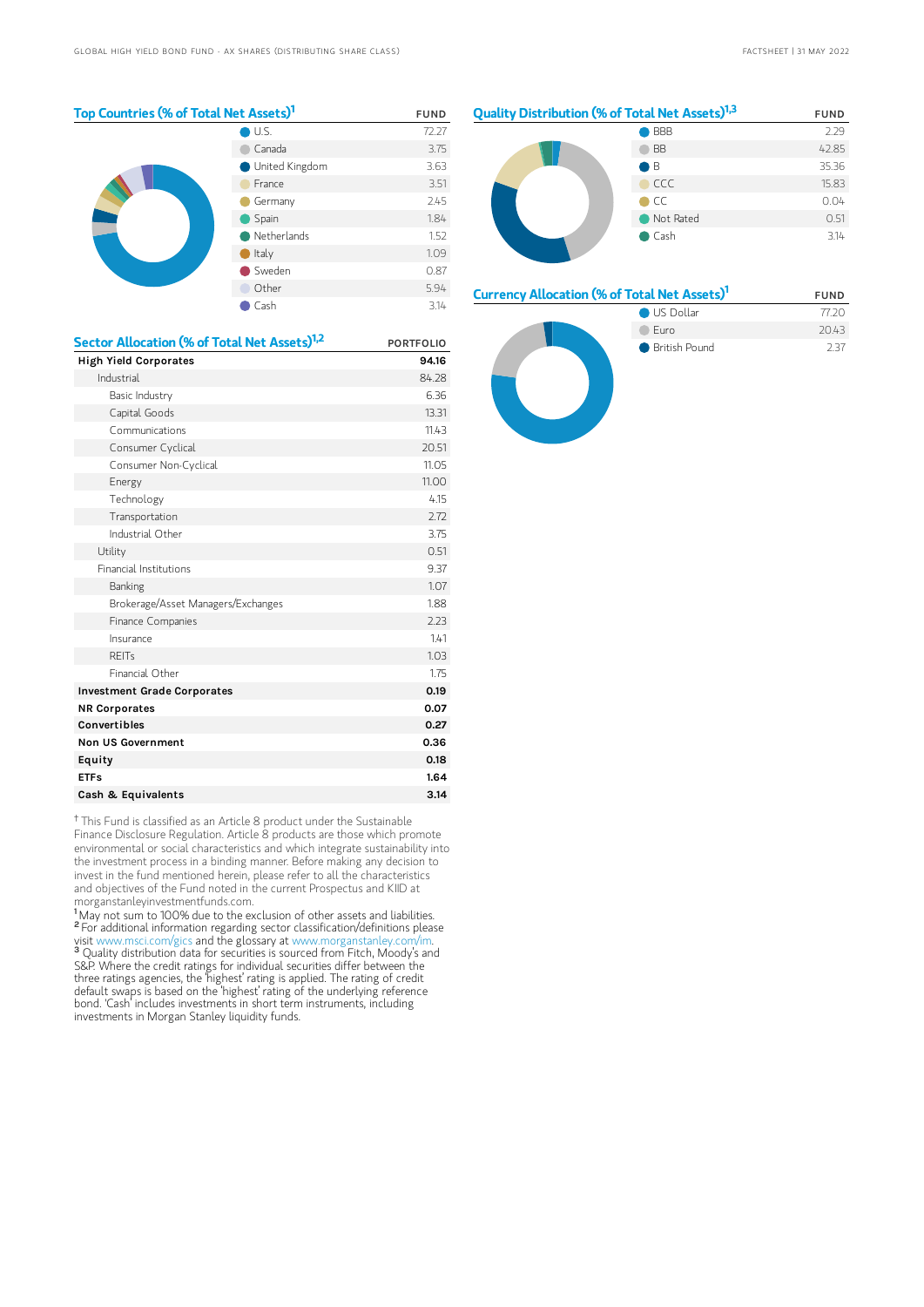#### Share Class AX Risk and Reward Profile

| Lower Risk |  |  | Higher Risk |  |
|------------|--|--|-------------|--|
|            |  |  |             |  |
|            |  |  |             |  |

Potentially Lower Rewards Potentially Higher Rewards

The risk and reward category shown is based on historic data.

Historic figures are only a guide and may not be a reliable indicator of what may happen in the future.

- As such this category may change in the future.
- The higher the category, the greater the potential reward, but also the greater the risk of losing the investment. Category 1 does not indicate a risk free investment.
- The fund is in this category because it invests in fixed income securities and the fund's simulated and/or realised return has experienced medium rises and falls historically.
- The fund may be impacted by movements in the exchange rates between the fund's currency and the currencies of the fund's investments.

This rating does not take into account other risk factors which should be considered before investing, these include:

- The value of bonds are likely to decrease if interest rates rise and vice versa.
- The value of financial derivative instruments are highly sensitive and may result in losses in excess of the amount invested by the Sub-Fund.
- Issuers may not be able to repay their debts, if this happens the value of your investment will decrease. This risk is higher where the fund invests in a bond with a lower credit rating.
- The fund relies on other parties to fulfill certain services, investments or transactions. If these parties become insolvent, it may expose the fund to financial loss.
- Sustainability factors can pose risks to investments, for example: impact asset values, increased operational costs.
- There may be an insufficient number of buyers or sellers which may affect the funds ability to buy or sell securities.
- Investment in Fixed Income Securities via the China Interbank Bond Market may also entail additional risks, such as counterparty and liquidity risk.
- There are increased risks of investing in emerging markets as political, legal and operational systems may be less developed than in developed markets. Past performance is not a reliable indicator of future results. Returns may
- increase or decrease as a result of currency fluctuations. The value of investments and the income from them can go down as well as up and investors may lose all or a substantial portion of his or her investment.
- The value of the investments and the income from them will vary and there can be no assurance that the Fund will achieve its investment objectives.
- $\bullet$ Investments may be in a variety of currencies and therefore changes in rates of exchange between currencies may cause the value of investments to decrease or increase. Furthermore, the value of investments may be adversely affected by fluctuations in exchange rates between the investor's reference currency and the base currency of the investments.

This is a marketing communication. Applications for shares in the Fund should not be made without first consulting the current Prospectus and the Key Investor Information Document ("KIID"), which are available in English and in the official language of your local jurisdiction at<br>morganstanleyinvestmentfunds.com or free of charge from the Registered [morganstanleyinvestmentfunds.com](https://www.morganstanley.com/im/msinvf/index.html) or free of charge from the Registered Office of Morgan Stanley Investment Funds, European Bank and Business Centre, 6B route de Trèves, L-2633 Senningerberg, R.C.S. Luxemburg B 29 192. A summary of investor rights is available in English at the same website. If the management company of the relevant Fund decides to terminate its arrangement for marketing that Fund in any EEA country where it is

registered for sale, it will do so in accordance with the relevant UCITS rules.

#### **DEFINITIONS**

Alpha (Jensen's) is a risk-adjusted performance measure that represents the average return on a portfolio or investment above or below that predicted by the capital asset pricing model (CAPM) given the portfolio's or investment's beta and the average market return. Prior to 6/30/2018 Alpha was calculated as the excess return of the fund versus benchmark. Average **yield to maturity** measures the annual return on interest-bearing securities. In this it is assumed that they will be held to maturity. This metric includes both the coupon payments received during the term of the<br>security and the repayment of the capital on maturity. **Beta** is a measure of the relative volatility of a fund to the market's upward or downward movements. A beta greater than 1.0 identifies an issue or fund that will move more than the market, while a beta less than 1.0 identifies an issue or fund that will move less than the market. The Beta of the Market is always equal to 1. Bloomberg stands for 'Bloomberg Global Identifier (BBGID)'. This is a unique 12 digit alphanumerical code designed to enable the identification of securities, such as the Morgan Stanley Investment Funds sub-funds at share class level, on a Bloomberg Terminal. The Bloomberg Terminal, a system provided by Bloomberg L.P., enables analysts to access and analyse real-time financial market data. Each Bloomberg code starts with the same BBG prefix, followed by nine further characters that we list

### Additional A Share Classes

|            | <b>CURRENCY</b> | <b>LAUNCH</b> | <b>ISIN</b>  | <b>BLOOMBERG</b> |
|------------|-----------------|---------------|--------------|------------------|
|            | LISD            | 18.11.2011    | LU0702163295 | MGHYBAU IX       |
| A (EUR)    | <b>FUR</b>      | 29.04.2022    | LU2473713464 | MOHYBAA I X      |
| AH (EUR)   | <b>FUR</b>      | 02.04.2012    | LU0712125052 | MGHYAHF I X      |
| AHRM (ZAR) | 7AR             | 29.11.2019    | LU2084862411 | MSGHAHZ I X      |
| AHX (EUR)  | <b>FUR</b>      | 18 11 2011    | LU0702163535 | MGHYAHX LX       |
| AR         | LISD            | 11.10.2017    | LU1697575428 | MSGHYAR I X      |
| <b>ARM</b> | LISD            | 29112019      | LU1077972625 | MSGARM I X       |

Please refer to the Prospectus for full risk disclosures, available at www.morganstanleyinvestmentfunds.com. All data as of 31.05.2022 and subject to change daily.

here in this guide for each share class of each fund. Cash & Equivalents are defined as the value of assets that can be converted into cash immediately. These include commercial paper, open FX transactions, Treasury bills and other short-term instruments. Such instruments are considered cash equivalents because they are deemed liquid and not subject to significant risk of changes in values. Duration is a measure of the sensitivity of the price (the value of principal) of a fixed-income investment to a change in interest rates. Duration is expressed as a number of years. Rising interest rates mean falling bond prices, while declining interest rates mean rising bond prices. Excess Return or value added (positive or negative) is the portfolio's return relative to the return of the benchmark. Information ratio is the portfolio's alpha or excess return per unit of risk, as measured by tracking error, versus the portfolio's benchmark. ISIN is the international securities identification number (ISIN), a 12 digit code consisting of numbers and letters that distinctly identifies securities. NAV is the Net Asset Value per share of the Fund (NAV), which represents the value of the assets of a fund less its liabilities. Number of holdings provided are a typical range, not a maximum number. The portfolio may exceed this from time to time due to market conditions and outstanding trades. R squared measures how well an investment's returns correlate to an index. An R squared of 1.00 means the portfolio performance is 100% correlated to the index's, whereas a low r-squared means that the portfolio performance is less correlated to<br>the index's. **Sharpe ratio** is a risk-adjusted measure calculated as the ratio of excess return to standard deviation. The Sharpe ratio determines reward per unit of risk. The higher the Sharpe ratio, the better the historical risk-adjusted<br>performance. **Tracking error** is the standard deviation of the difference between the returns of an investment and its benchmark. Volatility (Standard deviation) measures how widely individual performance returns, within a performance series, are dispersed from the average or mean value.

#### INDEX INFORMATION

The Bloomberg Global High Yield- Corporate Index: is a multi-currency measure of the global high yield corporate debt market.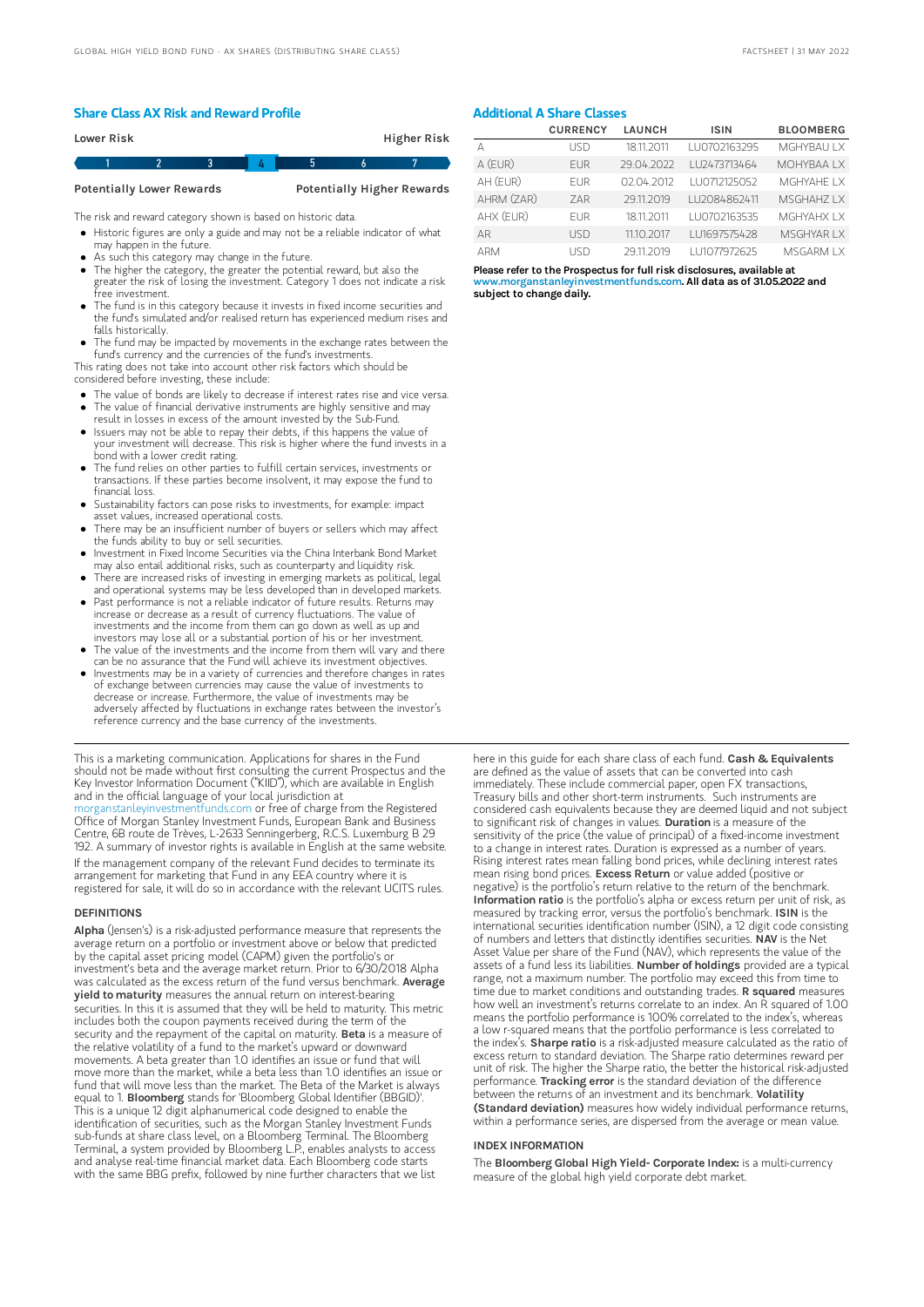"Bloomberg®" and the Bloomberg Index/Indices used are service marks of Bloomberg Finance L.P. and its affiliates, and have been licensed for use for certain purposes by Morgan Stanley Investment Management (MSIM). Bloomberg is not affiliated with MSIM, does not approve, endorse, review, or recommend any product, and. does not guarantee the timeliness, accurateness, or completeness of any data or information relating to any product.

#### DISTRIBUTION

This communication is only intended for and will only be distributed to persons resident in jurisdictions where such distribution or availability would not be contrary to local laws or regulations. In particular, the Shares are not for distribution to US persons.

Ireland: MSIM Fund Management (Ireland) Limited. Registered Office: The Observatory, 7-11 Sir John Rogerson's Quay, Dublin 2, D02 VC42, Ireland. Registered in Ireland as a private company limited by shares under company number 616661. MSIM Fund Management (Ireland) Limited is regulated by the Central Bank of Ireland. United Kingdom: Morgan Stanley Investment Management Limited is authorised and regulated by the Financial Conduct Authority. Registered in England. Registered No. 1981121. Registered Office: 25 Cabot Square, Canary Wharf, London E14 4QA, authorised and regulated by the Financial Conduct Authority. Dubai: Morgan Stanley Investment Management Limited (Representative Office, Unit Precinct 3-7th Floor-Unit 701 and 702, Level 7, Gate Precinct Building 3, Dubai International Financial Centre, Dubai, 506501, United Arab Emirates. Telephone: +97 (0)14 709 7158). Italy: MSIM Fund Management (Ireland)Limited, Milan Branch (Sede Secondaria di Milano) is a branch of MSIM Fund Management (Ireland) Limited, a company registered in Ireland, regulated by the Central Bank of Ireland and whose registered office is at The Observatory, 7-11 Sir John Rogerson's Quay, Dublin 2, D02 VC42, Ireland. MSIM Fund Management (Ireland) Limited Milan Branch (Sede Secondaria di Milano) with seat in Palazzo Serbelloni Corso Venezia, 16 20121 Milano, Italy, is registered in Italy<br>with company number and VAT number 11488280964. **The Netherlands:** MSIM Fund Management (Ireland) Limited, Rembrandt Tower, 11th Floor Amstelplein 1 1096HA, Netherlands. Telephone: 31 2-0462-1300. Morgan Stanley Investment Management is a branch office of MSIM Fund Management (Ireland) Limited. MSIM Fund Management (Ireland) Limited is regulated by the Central Bank of Ireland. France: MSIM Fund Management (Ireland) Limited, Paris Branch is a branch of MSIM Fund Management (Ireland) Limited, a company registered in Ireland, regulated by the Central Bank of Ireland and whose registered office is at The Observatory, 7-11 Sir John Rogerson's Quay, Dublin 2, D02 VC42, Ireland. MSIM Fund Management (Ireland) Limited Paris Branch with seat at 61 rue de Monceau 75008 Paris, France, is registered in France with company number 890 071 863 RCS. Spain: MSIM Fund Management (Ireland) Limited, Sucursal en España is a branch of MSIM Fund Management (Ireland) Limited, a company registered in Ireland, regulated by the Central Bank of Ireland and whose registered office is at The Observatory, 7-11 Sir John Rogerson's Quay, Dublin 2, D02 VC42, Ireland. MSIM Fund Management (Ireland) Limited, Sucursal en España with seat in Calle Serrano 55, 28006, Madrid, Spain, is registered in Spain with tax identification number W0058820B. Switzerland: Morgan Stanley & Co. International plc, London, Zurich Branch Authorised and regulated by the Eidgenössische Finanzmarktaufsicht ("FINMA"). Registered with the Register of Commerce Zurich CHE-115.415.770. Registered Office: Beethovenstrasse 33, 8002 Zurich, Switzerland, Telephone +41 (0) 44 588 1000. Facsimile Fax: +41(0) 44 588 1074.

Australia: This publication is disseminated in Australia by Morgan Stanley Investment Management (Australia) Pty Limited ACN: 122040037, AFSL No. 314182, which accepts responsibility for its contents. This publication, and any access to it, is intended only for "wholesale clients" within the meaning of the Australian Corporations Act. **Hong Kong:** This document has been issued by Morgan Stanley Asia Limited for use in Hong Kong and shall only be made available to "professional investors" as defined under the Securities and Futures Ordinance of Hong Kong (Cap 571). The contents of this document have not been reviewed nor approved by any regulatory authority including the Securities and Futures Commission in Hong Kong. Accordingly, save where an exemption is available under the relevant law, this document shall not be issued, circulated, distributed, directed at, or made available to, the public in Hong Kong. Singapore: This publication should not be considered to be the subject of an invitation for subscription or purchase, whether directly or indirectly, to the public or any member of the public in Singapore other than (i) to an institutional investor under section 304 of the Securities and Futures Act, Chapter 289 of Singapore ("SFA"), (ii) to a "relevant person" (which includes an accredited investor) pursuant to section 305 of the SFA, and such distribution is in accordance with the conditions specified in section 305 of the SFA; or (iii) otherwise pursuant to, and in accordance with the conditions of, any other applicable provision of the SFA. In particular, for investment funds that are not authorized or recognized by the MAS, units in such funds are not allowed to be offered to the retail public; any written material issued to persons as aforementioned in connection with an offer is not a prospectus as defined

in the SFA and, accordingly, statutory liability under the SFA in relation to the content of prospectuses does not apply, and investors should consider carefully whether the investment is suitable for them. This publication has not been reviewed by the Monetary Authority of Singapore.

Chile: Neither the Fund nor the interests in the Fund are registered in the Registry of Offshore Securities (el Registro de Valores Extranjeros) or subject to the supervision of the Commission for the Financial Market (la Comisión para el Mercado Financiero). This document and other offering materials relating to the offer of the interests in the Fund do not constitute a public offer of, or an invitation to subscribe for or purchase, the Fund interests in the Republic of Chile, other than to individually identified purchasers pursuant to a private offering within the meaning of Article 4 of the Chilean Securities Act (la Ley del Mercado de Valores) (an offer that is not "addressed to the public at large or to a certain sector or specific group of the public").

Peru: The interests in the Fund have not been and will not be registered in Peru under Decreto Legislativo 862: Ley de Fondos de Inversión y sus Sociedades Administradoras or under Decreto Legislativo 861: Ley del Mercado de Valores (the "Securities Market Law"), and are being offered to institutional investors only (as defined in article 8 of the Securities Market Law) pursuant to a private placement, according to article 5 of the Securities Market Law. The interests in the Fund have not been registered in the securities market public registry (Registro Público del Mercado de Valores) maintained by, and the offering of the Fund interests in Peru is not subject to the supervision of, the Superintendencia del Mercado de Valores. Any transfers of the Fund interests shall be subject to the limitations contained in the Securities Market Law and the regulations issued thereunder.

#### IMPORTANT INFORMATION

EMEA: This marketing communication has been issued by MSIM Fund Management (Ireland) Limited. MSIM Fund Management (Ireland) Limited is regulated by the Central Bank of Ireland. MSIM Fund Management (Ireland) Limited is incorporated in Ireland as a private company limited by shares with company registration number 616661 and has its registered address at The Observatory, 7-11 Sir John Rogerson's Quay, Dublin 2, D02 VC42, Ireland.

This document contains information relating to the sub-fund ("Fund") of Morgan Stanley Investment Funds, a Luxembourg domiciled Société d'Investissement à Capital Variable. Morgan Stanley Investment Funds (the "Company") is registered in the Grand Duchy of Luxembourg as an undertaking for collective investment pursuant to Part 1 of the Law of 17th December 2010, as amended. The Company is an Undertaking for Collective Investment in Transferable Securities ("UCITS").

Applications for shares in the Fund should not be made without first consulting the current Prospectus, Key Investor Information Document ("KIID"), Annual Report and Semi-Annual Report ("Offering Documents"), or other documents available in your local jurisdiction which is available free of charge from the Registered Office: European Bank and Business Centre, 6B route de Trèves, L-2633 Senningerberg, R.C.S. Luxemburg B 29 192. In addition, all Italian investors should refer to the 'Extended Application Form', and all Hong Kong investors should refer to the 'Additional Information for Hong Kong Investors' section, outlined within the Prospectus. Copies of the Prospectus, KIID, the Articles of Incorporation and the annual and semiannual reports, in German, and further information can be obtained free of charge from the representative in Switzerland. The representative in Switzerland is Carnegie Fund Services S.A., 11, rue du Général-Dufour, 1204 Geneva. The paying agent in Switzerland is Banque Cantonale de Genève, 17, quai de l'Ile, 1204 Geneva. The document has been prepared solely for informational purposes and does not constitute an offer or a recommendation to buy or sell any particular security or to adopt any specific investment strategy.

Any index referred to herein is the intellectual property (including registered trademarks) of the applicable licensor. Any product based on an index is in no way sponsored, endorsed, sold or promoted by the applicable licensor and it shall not have any liability with respect thereto. The Fund is actively managed, and the management of the fund is not constrained by or compared to the composition of the Benchmark.

All investments involve risks, including the possible loss of principal. The material contained herein has not been based on a consideration of any individual client circumstances and is not investment advice, nor should it be construed in any way as tax, accounting, legal or regulatory advice. To that end, investors should seek independent legal and financial advice, including advice as to tax consequences, before making any investment decision.

The use of leverage increases risks, such that a relatively small movement in the value of an investment may result in a disproportionately large movement, unfavourable as well as favourable, in the value of that investment and, in turn, the value of the Fund.

Investment in the Fund concerns the acquisition of units or shares in a fund, and not in a given underlying asset such as building or shares of a